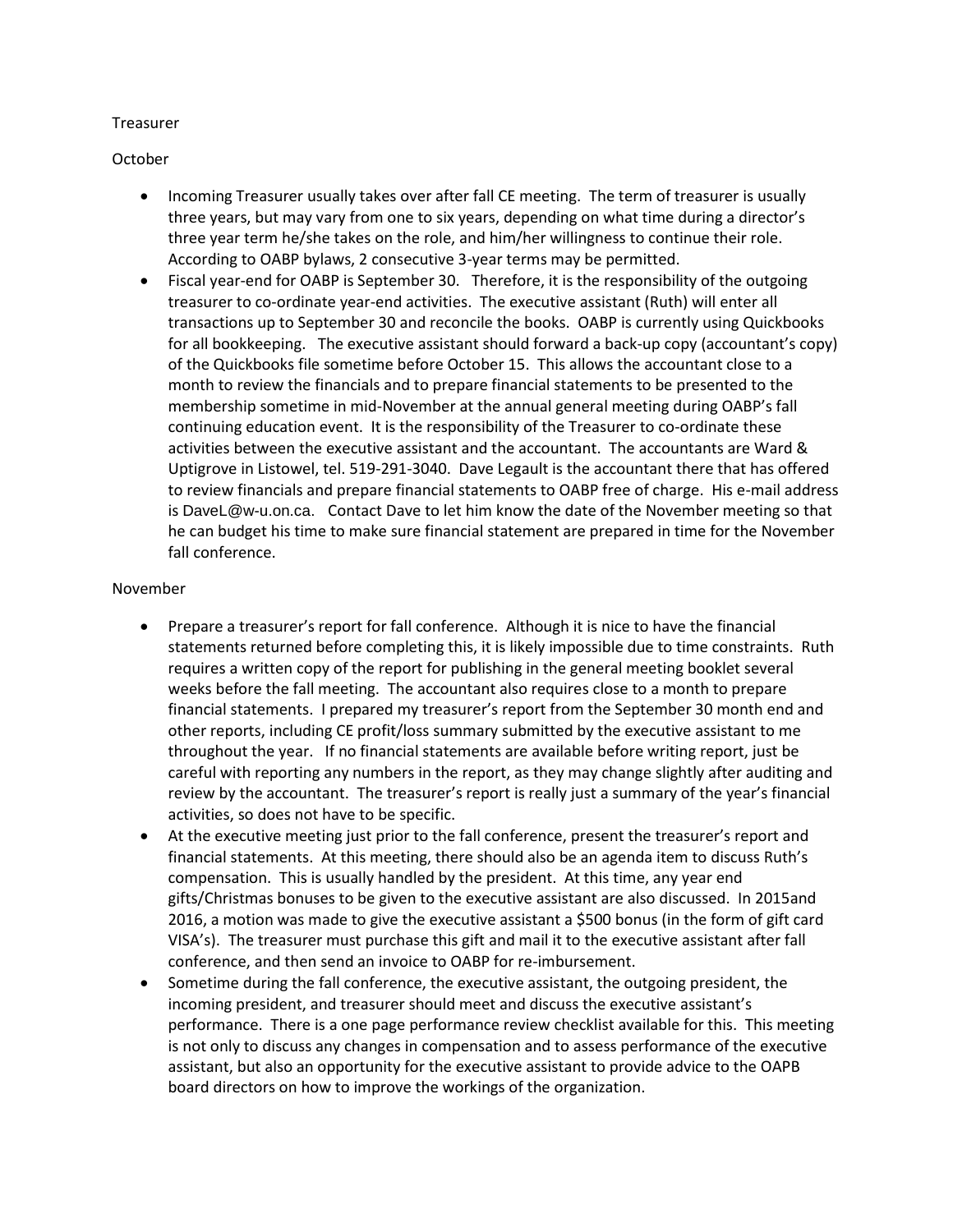- At the annual meeting during fall conference, present the financial statements at the annual general meeting, as well as touching on the highlights in the treasurer's report. Answer any questions the membership may have regarding OABP financial activities. Ward & Uptigrove will provide written copies of the financial statements for each member present at the annual general meeting. Approximately 80 copies will be required. These written copies will need to be picked up by someone (usually treasurer) at Ward & Uptigrove before the annual meeting. This is also probably the only time during the year that the treasurer has the opportunity to meet face to face with the accountant to discuss the financial statements. This meeting is generally short; budget 30 minutes or less. Also invite Ruth to this meeting in case she would like to meet with the accountant also.
- Send Dave a thank you on behalf of OABP after fall meeting to acknowledge his donation of services. In 2016, a \$50 gift card was sent to Dave with the thank you card. The invoice for this gift may be added to the same one as Ruth's bonus.

### December

 Each month, the executive assistant will send a month end financial summary from the previous month to the Treasurer, President, Past President, 1<sup>st</sup> Vice-President, and 2<sup>nd</sup> Vice-President. The financial summary includes a Profit/Loss Statement, Trial Balance, and Reconciliation detail. Please review these and acknowledge receipt of report back to Ruth. The Profit/Loss shows the monthly cash flows. The Trial Balance shows the balance of each account including chequing, savings, and GIC accounts at month end. The reconciliation detail shows the monthly transactions and is probably the one that gives the best picture of monthly activities. Ask Ruth or Dave to clarify anything on these reports.

### January

Review month end report for December

# February

- For the phone conference meeting prior to the spring CE meeting, provide a financial summary, i.e. profit/loss statement for the previous Fall CE conference. The executive assistant will compile this summary using Quickbooks.
- Review month end report for January

# March

Review month end report for February

### April

Review month end report for March

### May